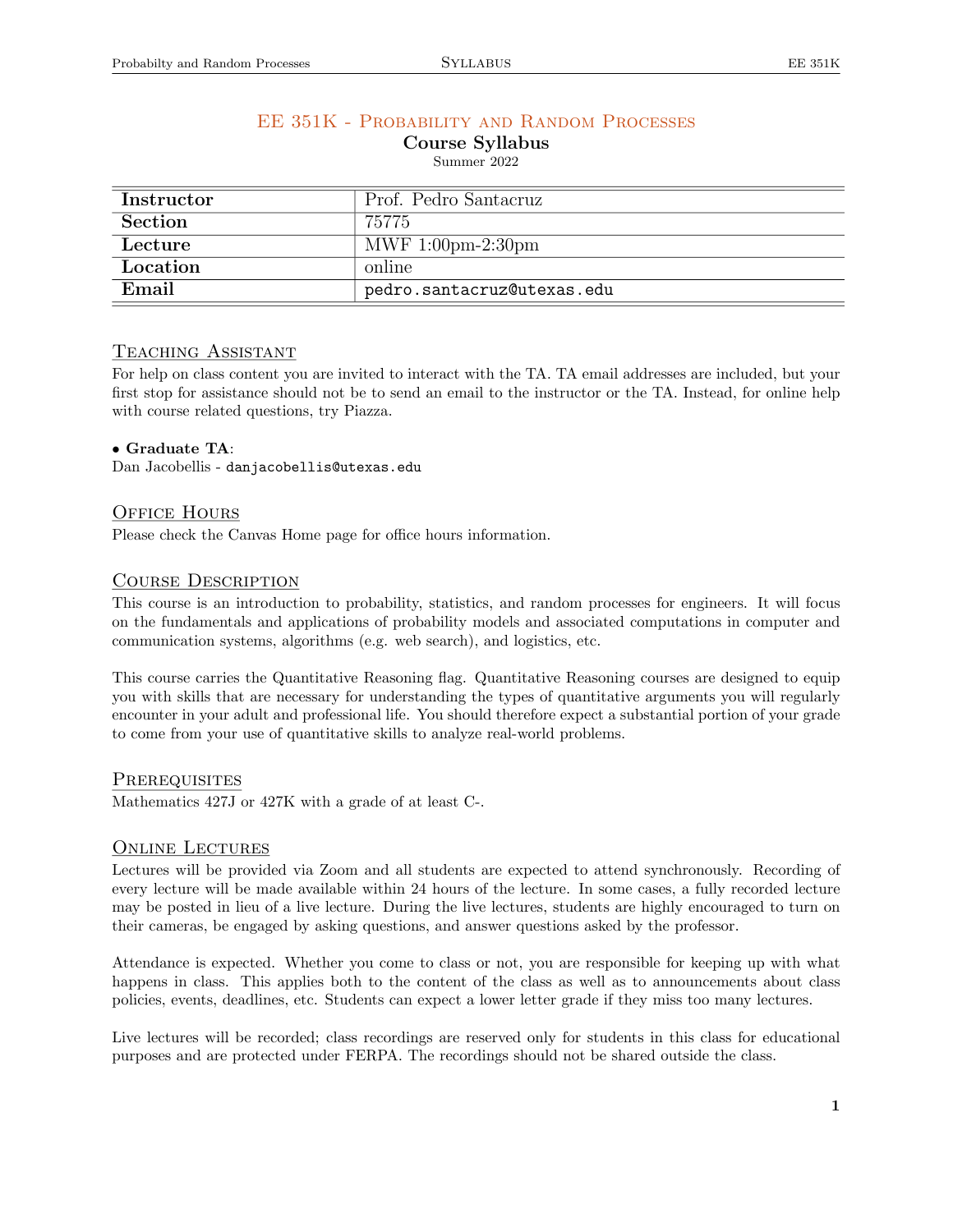# REQUIRED TEXT

*• Introduction to Probability*, 2nd edition, 2008, Dimitri Bertsekas and John Tsitsiklis, Athena Scientific. Homeworks may be derived from the text and the associated material (e.g. instructor manual).



# Evaluation and Grading

The overall course grades (letter-grades) will be assigned based on the grading standard as shown below. The weights of the whole course work assignments are:

- *•* Homework Assignments: 20%
- *•* Midterm Exam 1: 25%
- *•* Midterm Exam 2: 25%
- *•* Final Exam: 30%

Final grades will be assigned based on a curve. The curved grades cannot be lower than the standard numerical criteria:

| < 59 | 60-63 | $64-66$ | $67-69$ | 70-73       | 74-76 | $\parallel$ 77-79 $\parallel$ | $80-83$   84-86   87-89 |  | $90-93$ |  |
|------|-------|---------|---------|-------------|-------|-------------------------------|-------------------------|--|---------|--|
|      |       |         |         | <b>1000</b> |       |                               |                         |  |         |  |

Final class grades will be calculated to 2 decimal places and rounded to the nearest integer. 89.49 is a B+. 89.50 is an A-. The line has to be drawn somewhere, and no special allowances will be made for students whose final average falls near, but below the cutoff. Non-academic explanations for poor class performance will have no bearing on the assignment of grades. The instructor reserves the right to lower the letter grade cutoffs for final grades; such changes will be determined only after all assignments and exams have been graded.

# **ASSIGNMENTS**

Homework assignments will be given out weekly. Homework must be submitted online on Gradescope by the end of day and solutions will be available after the due date.

- Do NOT submit HW via email. Submit HWs on Gradescope as PDFs only
- *•* Late submission will NOT be accepted (absolutely!)
- There are no make-up homework assignments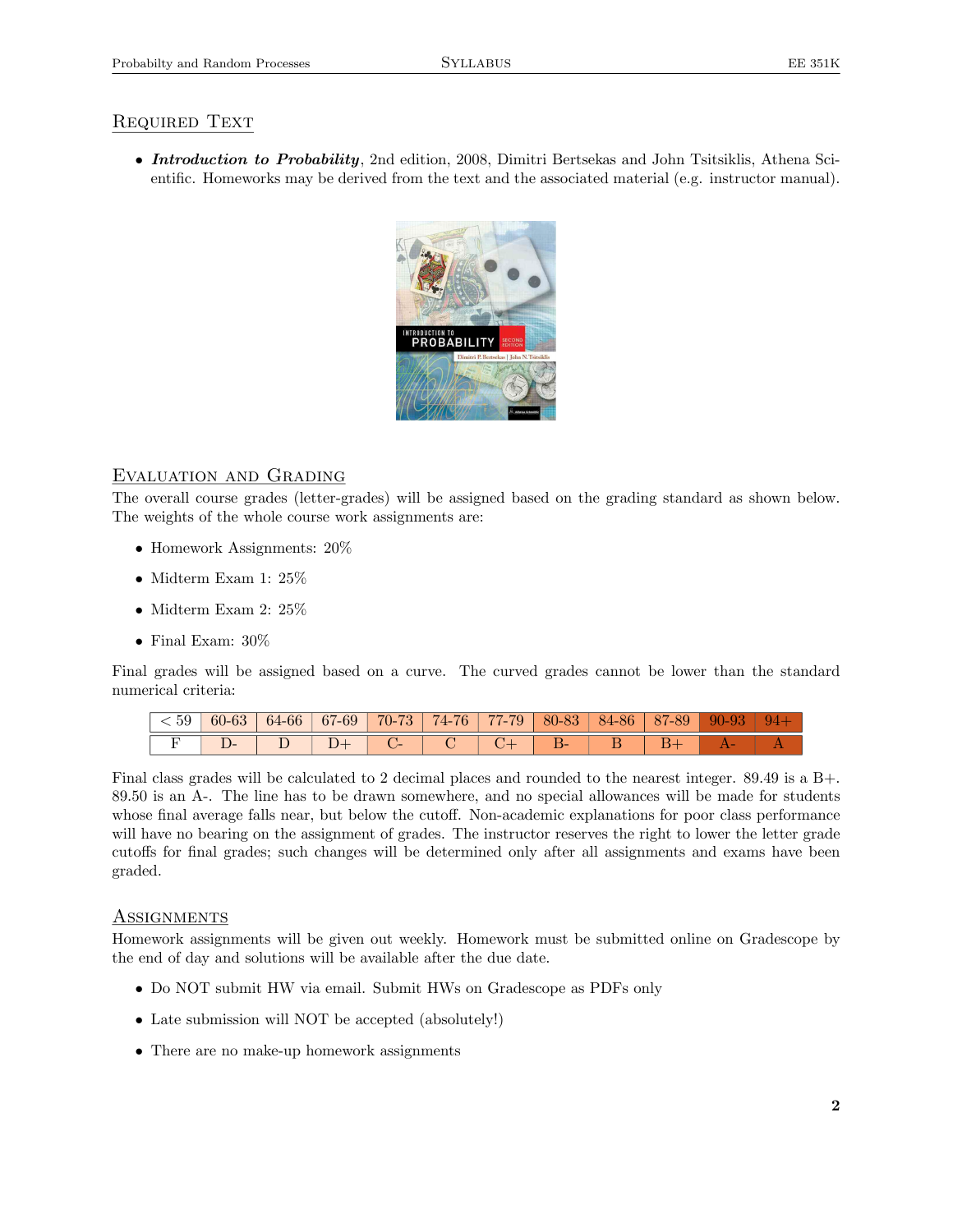• You will have the option to work in groups of 2 and submit one submission for 2 students.

To get credit for your homework, submissions must be neat, clean, and must be done professionally. There are 10 homework sets. The lowest scoring homework will be dropped when computing your overall grade.

Academic Integrity Policy for this course explicitly makes the use of solutions from previous semesters or solutions found online unauthorized, and prohibits sharing solutions. Understanding all problems in the homework will be essential to mastering the course material.

### Academic Integrity

The University and the Department are committed to preserving the reputation of your UT degree. To guarantee that every degree means what it says it means, we must enforce a strict policy on academic honesty: Every piece of work that you turn in with your name on it must be yours. As an honest student, you are responsible for enforcing this policy in three ways:

- 1. You must not turn in work that is not yours, except as expressly permitted. You are not allowed to copy someone else's homework solutions. You are not allowed to reference or copy previous semesters solutions. This is plagiarism.
- 2. You must not enable someone else to turn in work that is not theirs. Do not share your work with anyone else. Make sure that you adequately protect all your files. Even after you have finished a class, do not share your work or published answers with the students who come after you. They need to do their work on their own.
- 3. You must not allow someone to openly violate this policy because it diminishes your effort as well as that of your honest classmates.

Students who violate University rules on scholastic dishonesty in assignments or exams are subject to disciplinary penalties, including the possibility of a lowered or 0 grade on an assignment or exam, failure in the course, and/or dismissal from the University. Changing your exam answers after they have been graded, copying answers during exams, or plagiarizing the work of others will be considered academic dishonesty and will not be tolerated. Plagiarism detection software may be used on the programs submitted in this class. Any academic integrity violations will be reported to the Dean of Students following University policy (<http://deanofstudents.utexas.edu/conduct/reportanincident.php>).

#### Course Resources

#### $\star$ CANVAS

Course materials (e.g., the syllabus, lectures, assignments, etc.) and grades will become available via postings on this course's Canvas web page as the semester progresses. These will be the main sources of current class information: (i) class announcements, (ii) the homework and other assignments, (iii) recorded lectures. Please check this page regularly; you are responsible for everything that is posted on Canvas.

#### $\star$ Piazza

We will use Piazza (linked from the Canvas page) for a common discussion forum across all sections of this course. We encourage you to both post and answer other student questions on Piazza.

#### $\star$ Gradescope

We will use Gradescope for submission of class assignments. Since you will mostly be uploading PDF files to Gradescope, you should also find a scanner/scanning application you feel confortable with to generate appropriate PDFs from handwritten paper.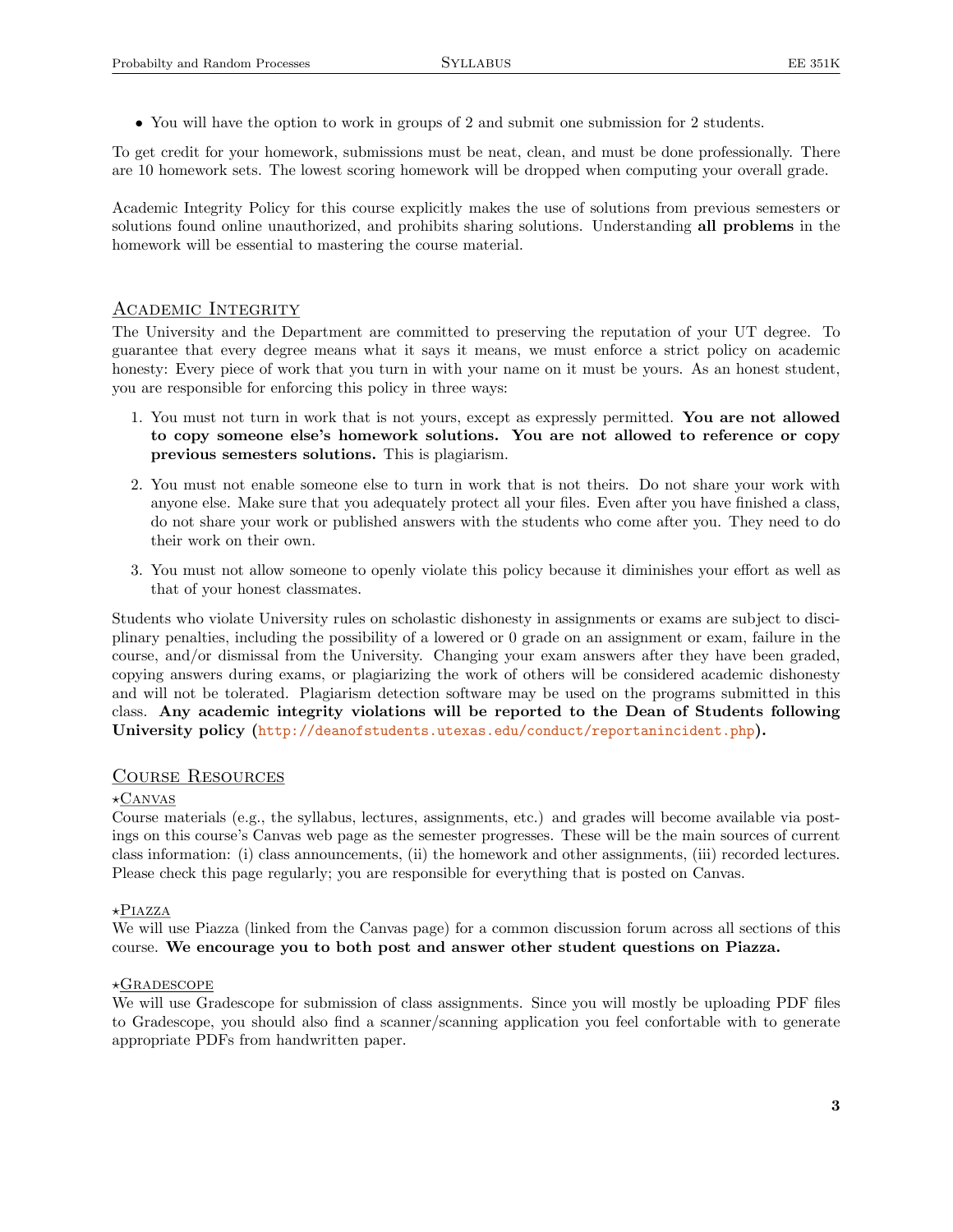#### $\star$ Zoom

We will use Zoom for Lectures and Office Hours. The appropriate links to the Zoom meetings will be available on Canvas.

### STATEMENT ON STUDENT SUCCESS

Your success in this class is important to me. We will all need accommodations because we all learn differently. If there are aspects of this course that prevent you from learning or exclude you, please let me know as soon as possible. Together we will develop strategies to meet both your needs and the requirements of the course. I also encourage you to reach out to the student resources available through UT. Many are listed on this syllabus, but I am happy to connect you with a person or Center if you would like.

### STATEMENT ON RIGHTS AND RESPONSIBILITIES

- You have a right to a learning environment that supports mental and physical wellness.
- You have a right to respect.
- *•* You have a right to be assessed and graded fairly.
- *•* You have a right to freedom of opinion and expression.
- You have a right to privacy and confidentiality.
- You have a right to meaningful and equal participation, to self-organize groups to improve your learning environment.
- You have a right to learn in an environment that is welcoming to all people. No student shall be isolated, excluded or diminished in any way.

With these rights come responsibilities: ∗You are responsible for taking care of yourself, managing your time, and communicating with the teaching team and with others if things start to feel out of control or overwhelming. ∗You are responsible for acting in a way that is worthy of respect and always respectful of others. ∗Your experience with this course is directly related to the quality of the energy that you bring to it, and your energy shapes the quality of your peers' experiences. ∗You are responsible for creating an inclusive environment and for speaking up when someone is excluded. ∗You are responsible for holding yourself accountable to these standards, holding each other to these standards, and holding the teaching team accountable as well.

#### GRADE DISPUTES AND CORRECTIONS

The grade you are given on an exam, a quiz, an assignment, or as your class grade, is final unless a concrete error has been made. Do not come to see the instructors for a better grade because you want one or you feel you deserve it. Come only if you can document a specific error in grading or in recording your scores. Errors can certainly be made in grading, especially when many students are involved. But keep in mind that errors can be made either in your favor or not. So it's possible that if you ask to have a piece of work re-graded your grade will go down rather than up.

Remember that the most important characteristic of any grading scheme is that it be fair. Keep this in mind if you're thinking of asking, for example, for more partial credit points on a problem. The important thing is not the exact number of points that were taken off for each kind of mistake. The important thing is that that number was the same for everyone. So it can't easily be changed once the grading is done and the exams or assignments have been returned.